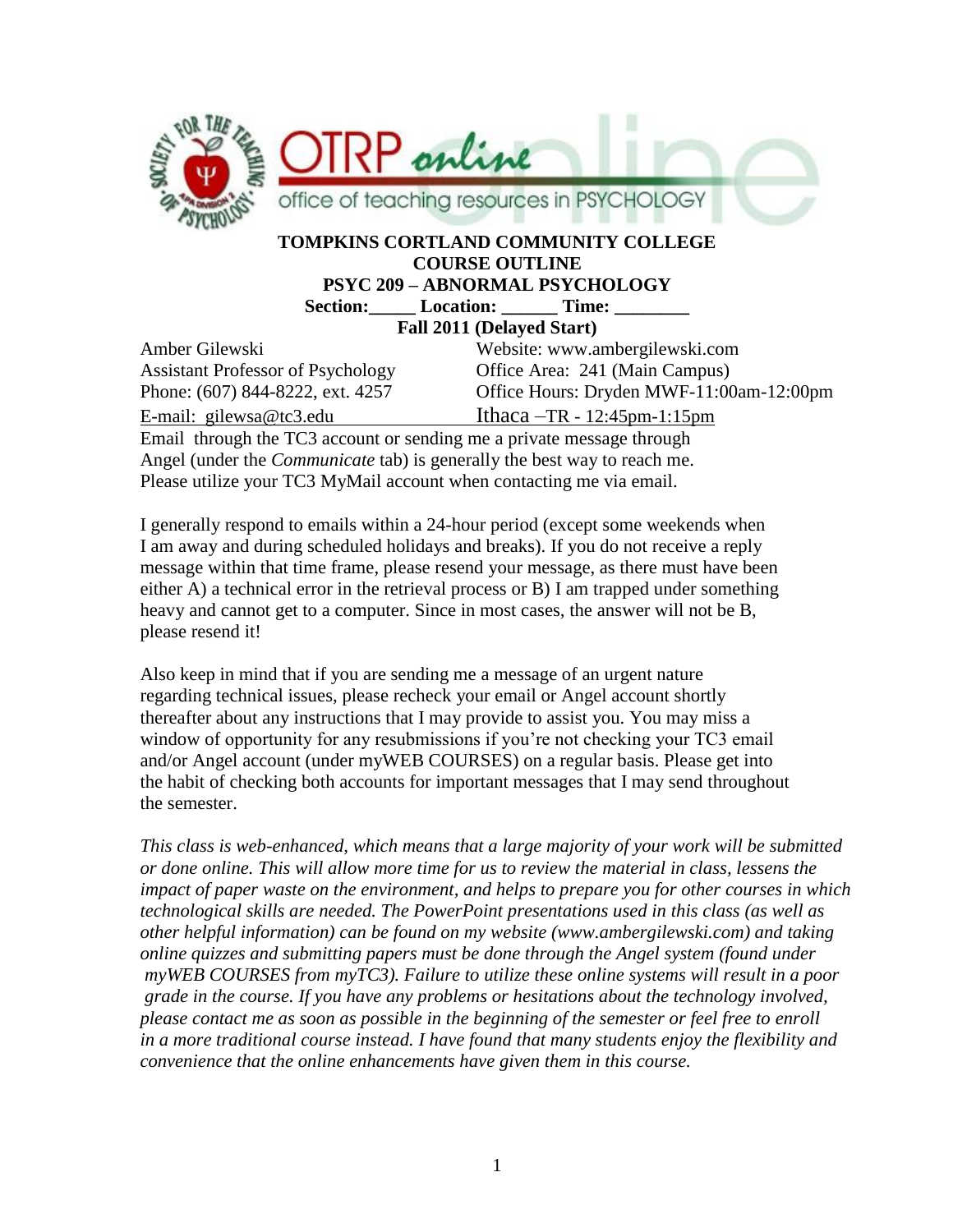## I. **COURSE DESCRIPTION:**

This course helps students acquire a better understanding of the origins of maladaptive personal reactions to life and its problems. Diagnostic symptoms, etiology, treatment and prevention of each category of psychological disorders are emphasized.

A. Prerequisite: PSYC 103 and prior completion or concurrent enrollment in ENGL 101. B. Semester Credit Hours: 3 Lecture

C. Text: Durand, M.V. & Barlow, D. H. (2010). *Essentials of Abnormal Psychology*, (5th Edition). Belmont, California: Wadsworth Cengage Learning Inc. ISBN-10: 0495599832 or ISBN-13 :9780495599838 (Paperback) The textbook is required. Do not try to take the course without securing your own copy to use.

## II. **ENTRY SKILL EXPECTATIONS:**

- A. Writing WC: College-level writing skills are required. See course prerequisites for details. B. Math - M0: Very limited or no math skills are required.
- C. Reading R4: If required, the student must have successfully completed RDNG 116. The course requires reading beginning college-level materials and higher college-level materials that will also be covered in class.

| GENERAL COURSE OBJECTIVES.   |                                  |                          |
|------------------------------|----------------------------------|--------------------------|
| Course Objectives            | <b>Activities Related to the</b> | Assessment of the        |
| At the end of the course the | <i><b>Objectives</b></i>         | <i><b>Objectives</b></i> |
| student will be able to:     |                                  |                          |
| 1. Explain abnormal vs.      | <b>Classroom</b> discussions     | Quizzes                  |
| normal behaviors in          | Group work                       | <b>Final Exam</b>        |
| historical, social, and      | Readings                         | <b>Film Reviews</b>      |
| cultural contexts            | <b>Videos</b>                    |                          |
|                              | Lecture                          |                          |
| 2. Compare and contrast a    | <b>Classroom</b> discussions     | Quizzes                  |
| wide variety of behavior     | Readings                         | Final Exam               |
| patterns that are labeled as | Group work                       | <b>Final Project</b>     |
| "abnormal"                   | Videos                           |                          |
| 3. Identify the various      | Readings                         | Quizzes                  |
| diagnostic categories in the | Videos                           | <b>Final Exam</b>        |
| <b>DSM-IV</b>                | Lecture                          | <b>Final Project</b>     |
| 4. Apply course concepts to  | Readings                         | <b>Quizzes</b>           |
| real world situations and    | Videos                           | <b>Final Exam</b>        |
| clinical cases               | <b>Service Learning</b>          | Final Project (service   |
|                              | Group work                       | learning)                |
|                              | <b>Classroom</b> discussions     | <b>Film Reviews</b>      |
|                              | Case studies                     |                          |
| 5. Recognize the integrative | Readings                         | Quizzes                  |
| approach to                  | Lecture                          | Final Exam               |
| psychopathology including:   |                                  | Final Project (service   |
| Biological, Psychological,   |                                  | learning)                |
| Behavioral, Cognitive, and   |                                  |                          |
| Humanistic Models.           |                                  |                          |

# III. **GENERAL COURSE OBJECTIVES:**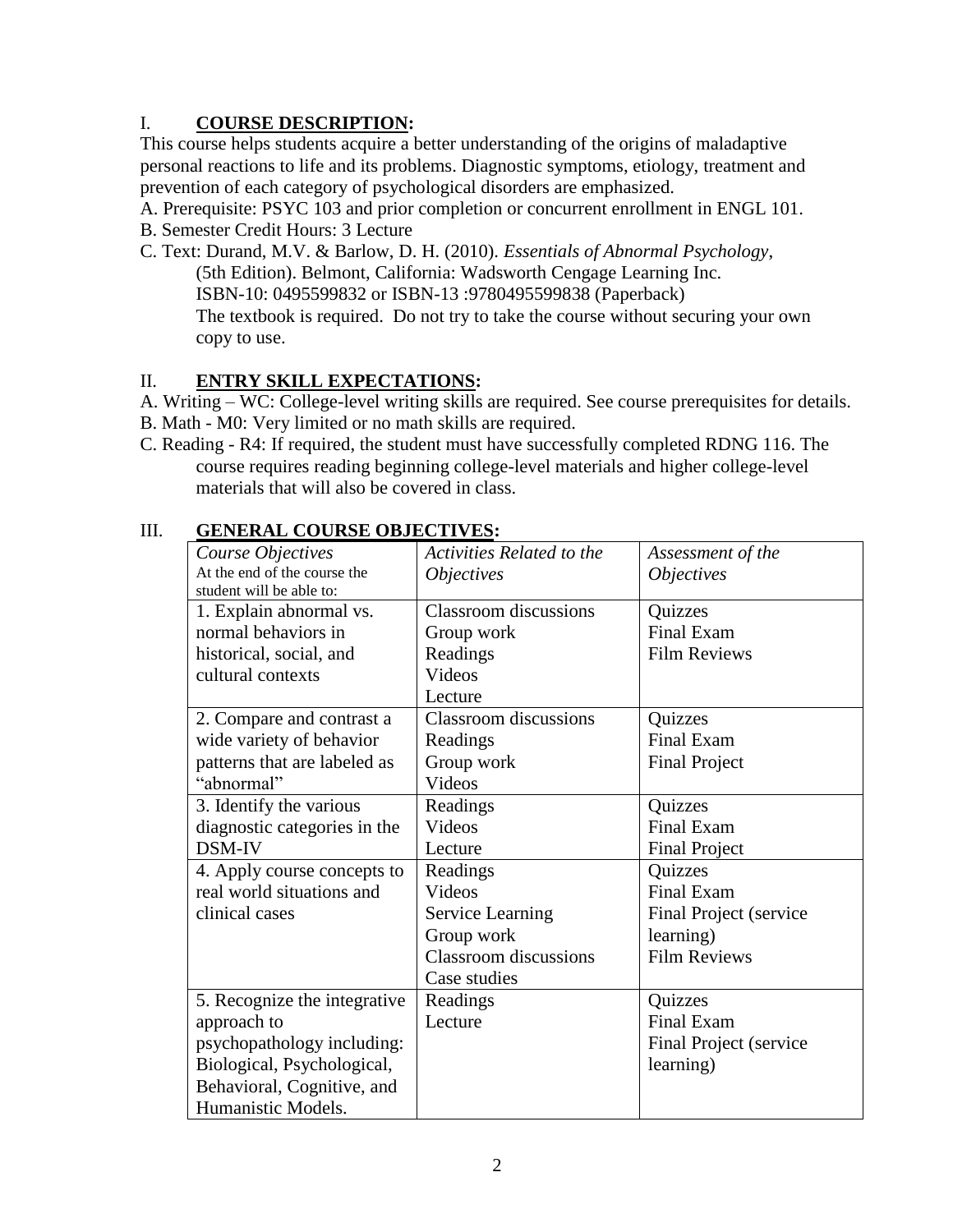| 6. Describe the process of  | Readings                | Quizzes                 |
|-----------------------------|-------------------------|-------------------------|
| mental health assessment    | Lecture                 | <b>Final Exam</b>       |
|                             | Group work              | Final Project (service) |
|                             | <b>Videos</b>           | learning)               |
|                             | <b>Service Learning</b> |                         |
| 7. Describe the etiology    | Readings                | Quizzes                 |
| associated with various     | Lecture                 | Final Exam              |
| disorders                   | Videos                  |                         |
| 8. Illustrate the best      | Readings                | Quizzes                 |
| treatment methods for       | Lecture                 | <b>Final Exam</b>       |
| specific disorders          | Videos                  | <b>Film Reviews</b>     |
|                             | Case studies            | <b>Final Project</b>    |
| 9. Analyze and evaluate a   | Readings                | <b>Final Project</b>    |
| psychological disorder,     | Lecture                 | <b>Film Reviews</b>     |
| mental health issue, and/or | Videos                  |                         |
| or mental health setting    | Case studies            |                         |

## IV. **REQUIREMENTS FOR SATISFACTORY COMPLETION OF COURSE:**

- A. Attend and participate in class regularly. If you miss two or more consecutive classes, contact me. If I don"t hear from you, I may administratively withdraw you.
- B. Pass all assessments, tests, and written assignments. See grading system and points below.

## V. **METHODS FOR EVALUATING STUDENT PERFORMANCE:**

A. **Quizzes.** The quizzes will consist of multiple-choice questions and they will be taken online through Angel. The first quiz is a syllabus quiz and contains10 questions worth 10 points total (1 point each). There are no make-ups on this quiz. After that, there will be 8 chapter quizzes. Each chapter quiz will be approximately 25 questions; each question will be worth 1 point. You will have 35 minutes to take each quiz. Give yourself a quiet space, free from distractions to do this. You are expected to adhere to academic honesty including, but not limited to taking your own quiz independently without help from others. You may however use your notes and the textbook to assist yourself in the process. Remember though that if you are not already familiar with the material and have not studied, it will be difficult to pass the quizzes. Please contact me as soon as possible (via email or Angel preferably) if you experience any technical difficulties while trying to take your quizzes. Questions may come from lecture, your textbook, and other materials given by the instructor. To prepare for the quizzes, I will give you study guides of terms to be familiar with. There are no make-up chapter quizzes, but the lowest chapter quiz grade will be dropped. This would equate to 175 possible points counted toward your final grade. If you miss a chapter quiz for any reason, that zero would count as the lowest quiz grade dropped. Try not to miss any quizzes if possible!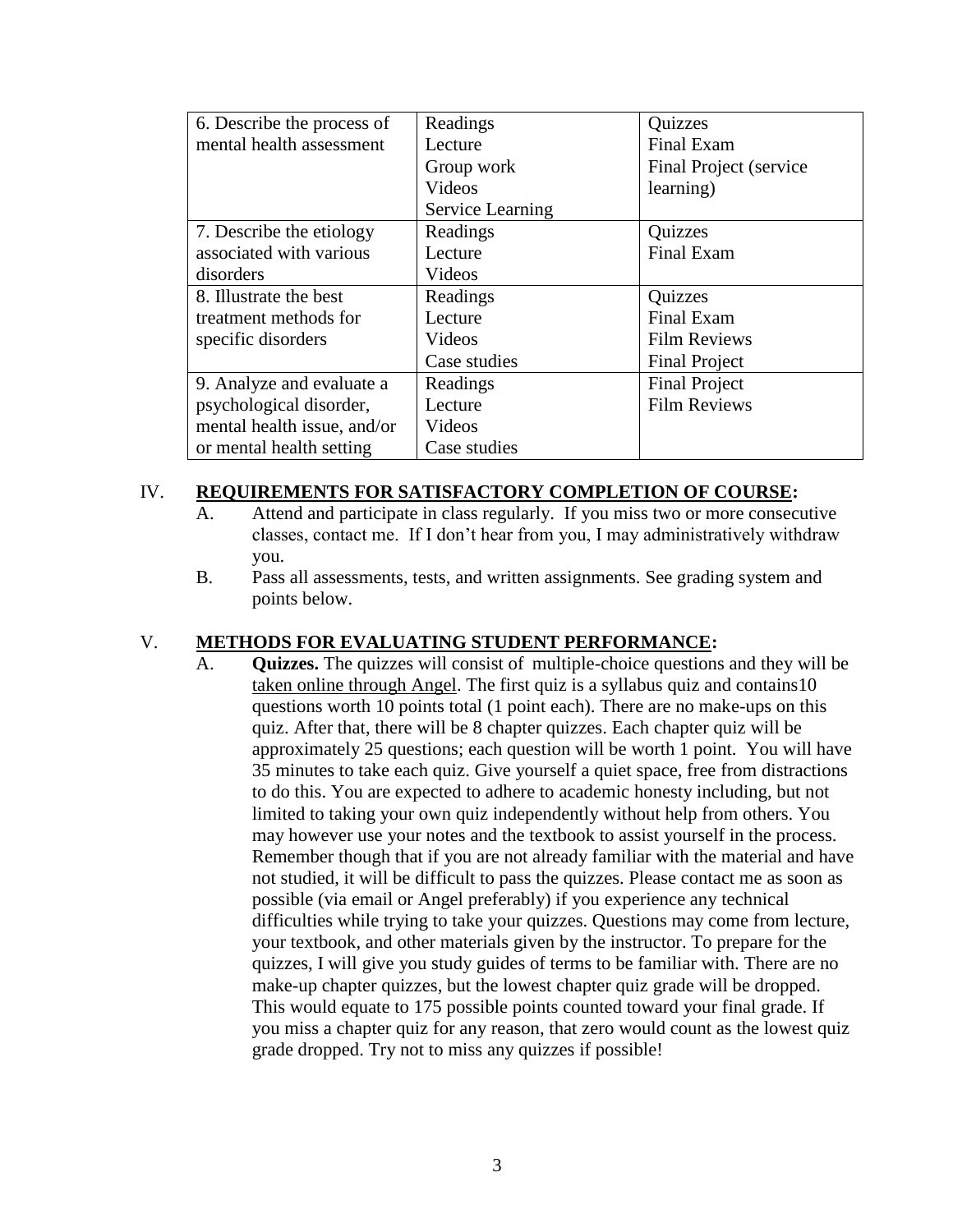B. **Cumulative final exam.** The final exam is mandatory and will be taken in class during finals week. Please bring a #2 pencil with you during the final exam. It will consist of multiple choice and/or essay questions. The exam is worth 100 points**.** Questions may come from lecture, your textbook, and other materials given by the instructor. To prepare for the final exam, I will give you a study guide of terms and/or sample essay questions to be familiar with. During the exam, however, you will not be permitted to use your textbooks, notes, or any other study aids. The final exam cannot be missed. Failure to take the final exam will severely impact your final grade.

If you know in advance that you must miss a quiz or the final exam, you may take the quiz or the final exam early provided that you give me 48 hours notice so that I can change dates in Angel (for quizzes) and that I am available to administer the final exam (either during my office hours or in another section that I'm offering where students are taking a test).

#### C. **Final project.** Worth 100 points. This can be one of the following:

1) A **research paper** exploring an in depth study of one subject covered in the course or

 2) **15 hours of volunteer work** (aka "service learning") in an abnormal psychology/mental health setting

 By Week 5, you must hand in a written statement of your final project via Angel under the appropriate topic for approval that will be worth 15 points. The first written statement should include the topic and thesis (i.e. what you believe and intend to prove) if you"re doing a research paper OR the location, supervisor's name, and objectives (i.e. what will be your role and population observing/working with) in the form of a service learning agreement letter, if you are doing service learning (see pp. 13-15). By Week 11, I will need either a references page from you showing 5 or more references (if doing the research paper) or your five proposed journal entry topics (if doing service learning) submitted via Angel (15 points). Please include at least one sentence or more explaining what you will be covering in each journal entry. If you miss the deadline for the proposed main topic or the references/journal entry topics, please still submit them for approval/review, but you will not get the 15 points. Failure to submit the proposed main topic and/or references/journal entry topics early may result in a zero for the final paper. If you haven't secured a volunteer position by week 5, if that is your choice, start working on a research paper instead and submit information regarding that choice. The final project is a significant portion of your grade and is due the 13th week of classes. *\*Papers turned in after the deadline will be dropped 2 points for each day it is late and will not be accepted after 1 week from the deadline.*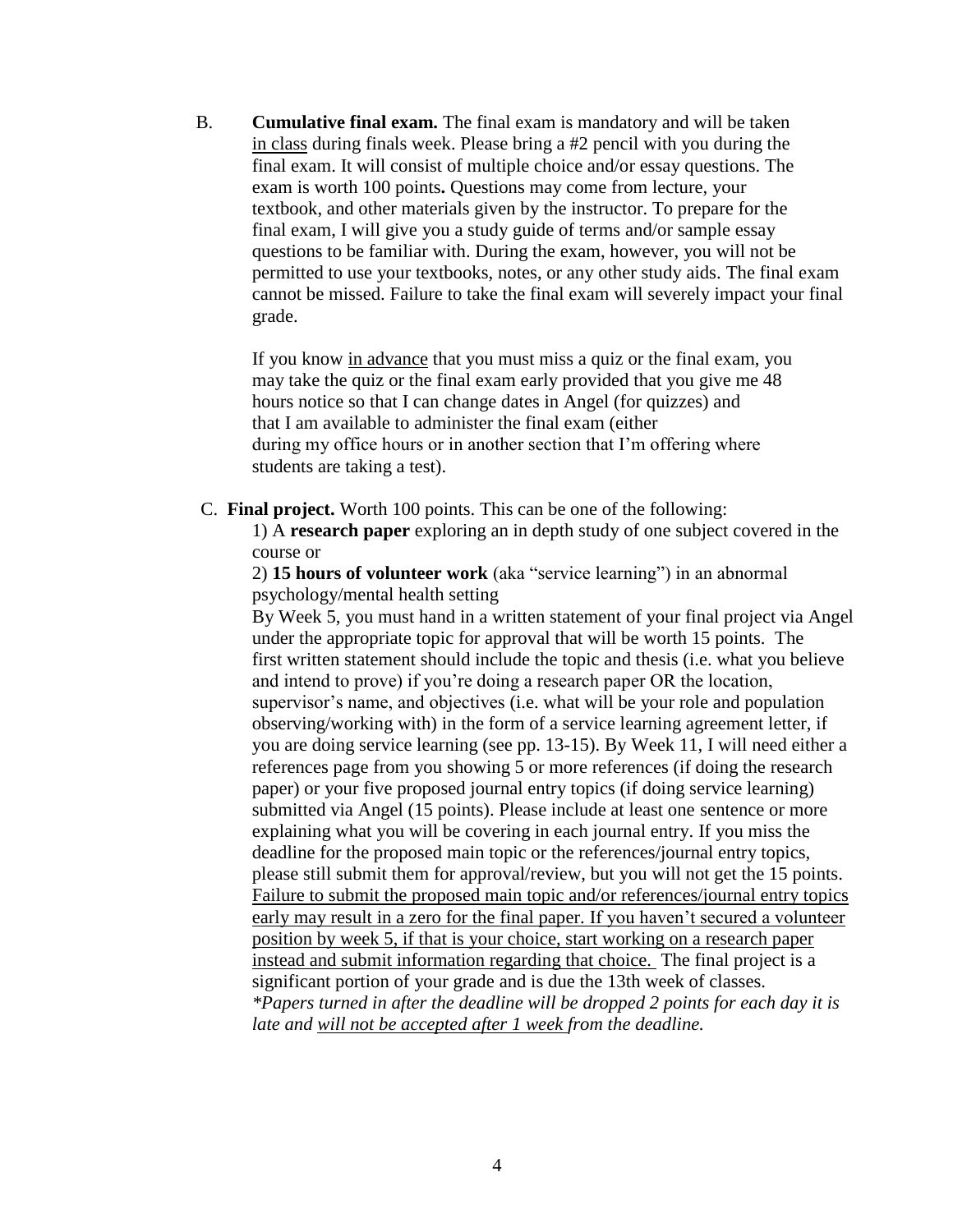#### **Research Paper Guidelines**

1. You may select topics relevant to the course objectives outlined in this syllabus and/or the textbook chapters and your paper must relate to one or more DSM diagnoses. Please be very specific in your topic (i.e. "suicide rates in depressed adults" vs. "depression"). If a student changes his/her topic without informing me and getting permission ahead of time, the final grade may result in a zero. This is to prevent students from plagiarizing and/or using previous works from other classes or students. If you decide to change your topic at any point, you must notify me in writing on Angel to secure permission.

2. All research papers will be 6 to 8 pages in length if conducted by an individual student and 9-11 pages if submitted as a group project.

3. All research papers will be submitted with a title page that will include: Student name(s), class, subsection, semester, year, and topic title centered on the page.

4. Papers are to be typed, double spaced with normal fonts (12 pts and 1 inch margins).

5. All papers must include a reference and title page: these will not count as part of the 6-8 (or 9-11) required pages.

6. All papers will have a minimum of 5 references (at least 3 or more of these must be *scholarly journal articles*). Students may also use textbooks, interviews, lecture notes, magazine articles, and so forth as references. Be sure that any ideas and/or material (written or oral) created by another person are cited as a reference.

7. You will be graded based on the following areas:

Content =  $60$  points ( $6-8$  pages individual/ $9-11$  pages group) Organization  $= 10$  points  $Spelling/grammar = 10 points$ Research/documentation/APA citation  $= 15$  points (min. 5 references with 3 scholarly journals) Title page  $= 5$  points  $Total = 100$  Points

8. Use APA (American Psychological Association) format/citations to do this paper, as this is a psychology course and you will need to know how to do this format if going on to other psychology classes (or some other social science courses).

9. Papers will only be accepted electronically via Angel. No hard copies, disks, emailed copies, etc. will be accepted.

10. Any paper found guilty of plagiarism will receive a ZERO. Plagiarism includes copying or paraphrasing another's words, ideas, or facts without crediting the source; submitting a paper written by someone else, either in whole or in part, as one"s own work; or submitting work previously submitted for another course or instructor. For this paper, plagiarism occurs when the author"s direct words are used without proper citation and quotes. If you are going to paraphrase or quote the author, make sure you do so using APA citation. The rest of the paper should include a description of the researchers work in your own words and not verbatim. It's better to over cite than to under cite, as you will be obtaining information that is generally not your own original thoughts. If the majority of your paper does not contain in-text citation (especially if you chose to write the research paper), it will most likely constitute plagiarism. Also remember to use your own words and paraphrasing as much as you can, as too many direct quotes is not encouraged either.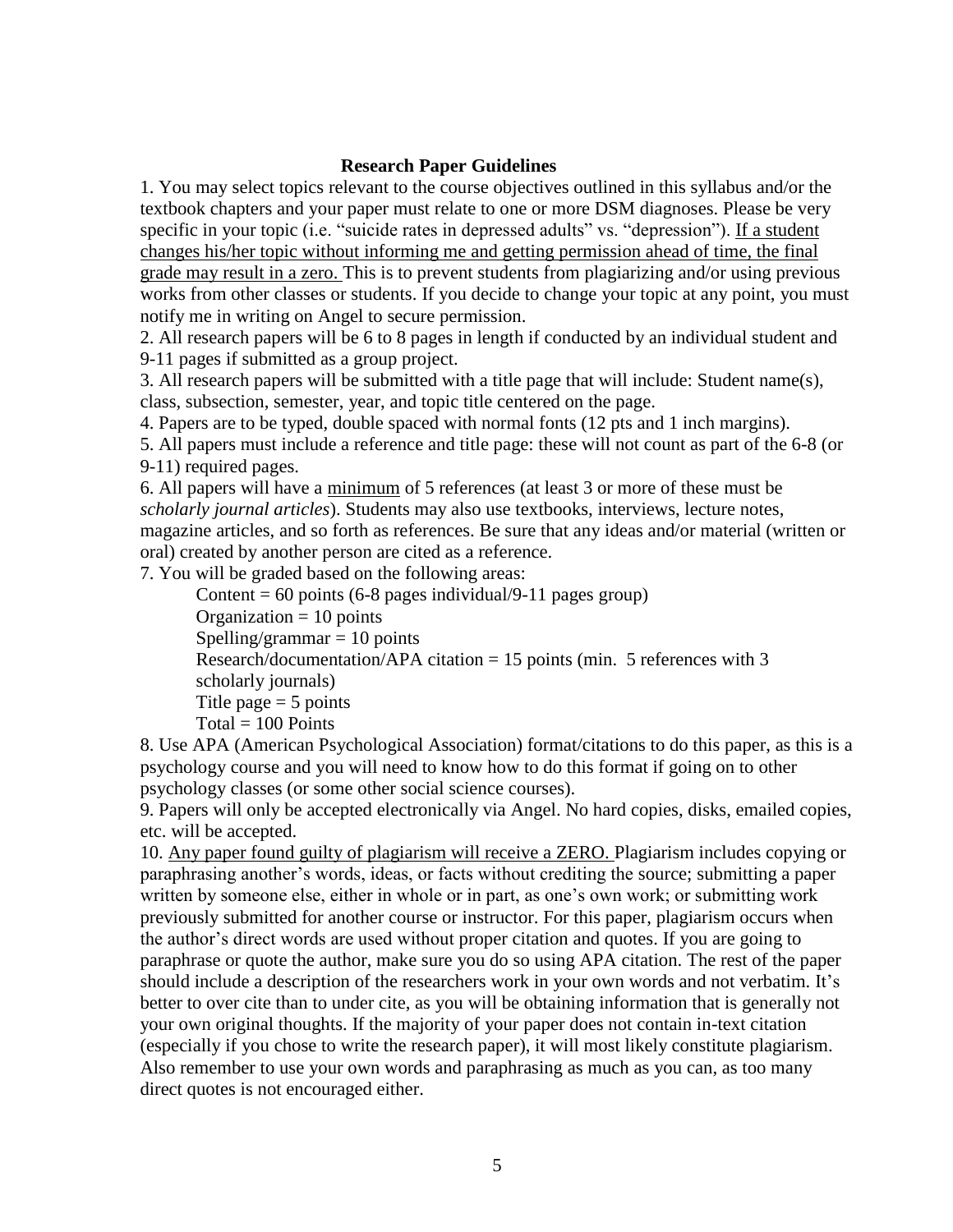11. Students electing to do a group class project will secure permission from the instructor. 12. Remember, the research paper is a vital part of this course and constitutes a major portion of the semester grade. It is advised that students carefully schedule their time to permit for research, thinking, draft writing, rewriting, and final preparation of their finished product. Students should expect to spend at least a minimum of 30 hours on the research paper.

#### **Service Learning Project**

Service learning means involvement in the communities directly related to and impacted by college courses. You are required to locate and make arrangements to volunteer in an organization related to an area of abnormal psychology that you are interested in (a paid job that you currently hold is not acceptable). The instructor is available to assist in finding an acceptable location, but it is ultimately your responsibility to research and secure a volunteer position. A minimum of 15 hours is to be contributed throughout the semester. If you are doing service learning in conjunction for another course at the same site, you must complete 20 hours of service learning. Please be aware of HIPAA and confidentiality issues and refrain from using names of those being treated in your settings in class or throughout your paper.

Your service learning paper should include the following (9-11 pages total):

*Title Page* - Your name, course number, instructor, date and a title to your paper should be at the beginning of your paper. (5 pts.)

*Expectation Page* - Prior to beginning your service learning experience, you will need to complete a page where you state the location of your service learning including the population you will be working with, and what your hopes, anxieties, expectations, etc. are about the experience. This should be attached to your service learning agreement and put in the final paper. (10 pts.)

*Journal Entries* - You will complete 5 journal entries in the body of the paper. Each journal entry will focus on a different area of abnormal psychology or a different theory and should include a description of your experiences and an application of how course materials apply to what has occurred during your visits. Theories could relate to behavioral, biological, social, psychoanalytical, humanistic, etc. Areas of abnormal psychology that could be addressed in each entry could relate to a specific psychological disorder, assessment methods, treatment of the mentally ill, a specific patient/client, etc. Each entry should clearly identify what theory or area of abnormal psychology you are focusing on. There should be approximately 5-7 pages of journal entries. (50 pts.) *Reflection Page* - At the completion of your experience, complete a page that addresses how accurate your expectations were and how the experience turned out. (10 pts.) *Letter from Supervisor* - A letter signed from your supervisor describing your service and listing your hours should be attached to your paper. *Although this is only worth 5 points, your paper will not be graded without a signed letter on organizational letterhead.* This portion may not be able to be added electronically if you cannot scan it, so please feel free to hand it into me directly in class, on or before the due date. **(**5 pts.)

*Writing Quality* – spelling/grammar, organization, correct APA citation (if necessary) (20 pts.)

 $Total = 100$  Points

A "C" paper must include all of the information describe above and follow the basic standards for English Composition - 1) It must be well organized 2) It must have well developed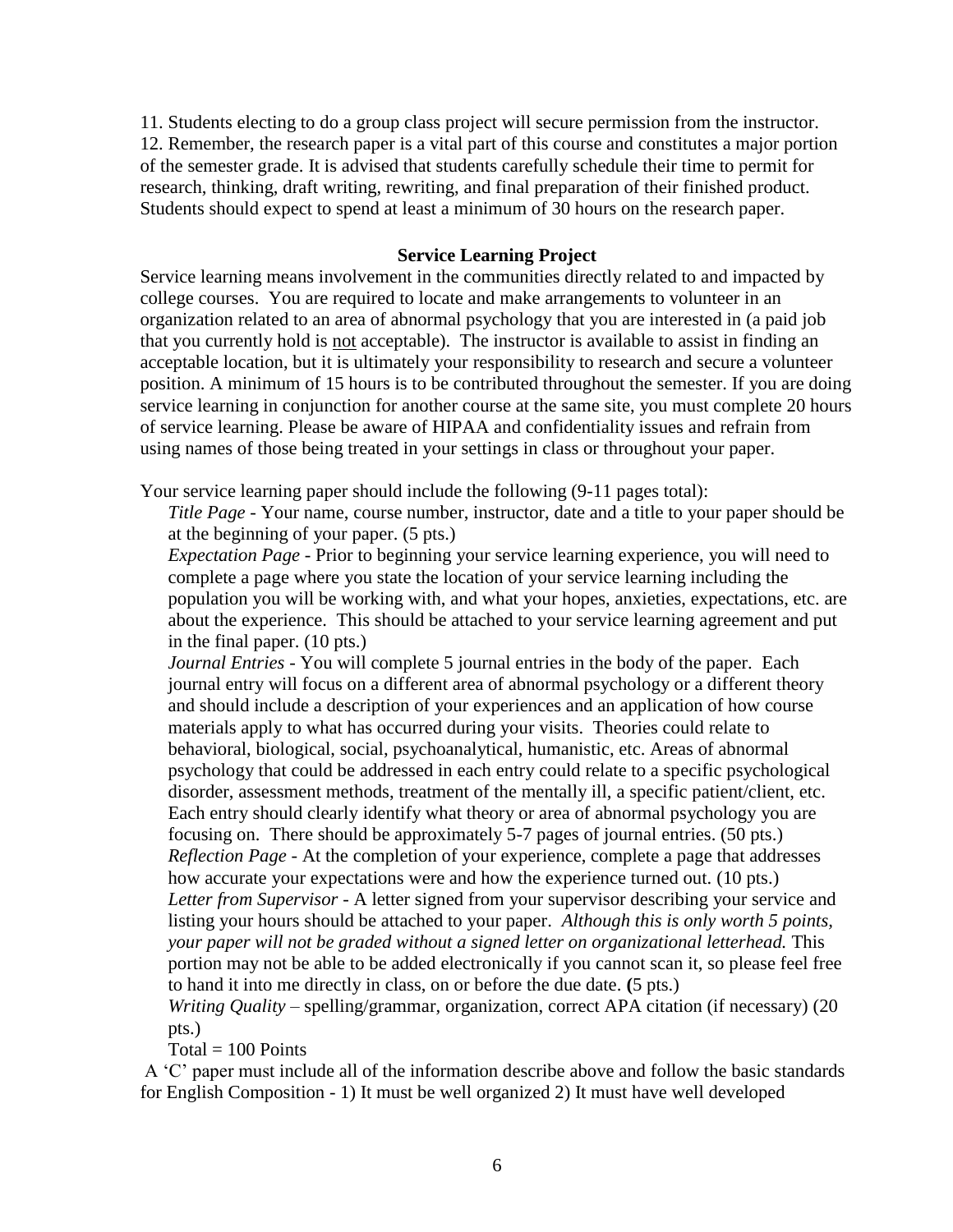paragraphs 3) It must be competent in style. An "A" or "B" paper must satisfy all of the above requirements in addition to being original in thought and content, effectively integrating course materials, and creating interest and enthusiasm in the reader.

*Potential options for Service Learning may include, but are not limited to:* 1) **Mental Health Association in Tompkins County** – Ithaca Contact: David Bulkley, Director of Adult Services (607) 273-9250 2) **Cortland County Mental Health** - Cortland Contact: Garra Lloyd Lester, Director of Prevention Services (607) 758-6110 ext. 256 3) **Challenge** – Ithaca Contact: Ellice Switzer, Life Options Coordinator (607) 272-8990 4) **Lakeview MHS, Inc.** – Ithaca Contact: Bill Niver, Program Manager/Markham House (607) 277-0385 5) **YWCA of Cortland, Aid to Victims of Violence** – Cortland Contact: Linda Shutts, Associate Director (607) 753-3639 \*If you contact any of these places, please ask for the contact person listed and tell them you are in my

Abnormal Psychology class at TC3. These agencies have worked with our students before and are willing to accept future TC3 student volunteers.

D. **Film Assignments.** We will watch two films in class or online relating to mental illnesses. You will be expected to be present for these films and to answer a series of questions related to the films. Each review will be worth 30 points for a total of 60 points and must be submitted electronically through Angel for a grade.

You must submit your own independent paper for each of these films on the dates indicated. We will watch these films in class or in the case of "The Bridge," it most likely we need to be watched at your leisure on online at Hulu [\(www.hulu.com\)](http://www.hulu.com/) for free. It is strongly recommended that you do not skip watching the films in class or online. In the event that you do miss all or part of the movie, it is your personal responsibility to watch it in time on your own to answer these questions and submit them. *The films being shown may contain upsetting or controversial topics. If you feel you cannot view either of these films due to their nature, you can choose not to, but must complete an alternate assignment to be discussed with the instructor. See the instructor immediately if this may be the case for you.* While you may not agree or like some of the content in the films, you still must answer each question thoroughly for full credit. These are not film critic assignments, but rather ways of incorporating what you"ve learned about mental health issues to what is depicted in the films. Each film assignment is worth 30 points**.** No title page is needed, but please include your name, date, and course and section number as the heading on the first page. *No late papers will be accepted for the film assignment.* 

**Film #1**: **"The Bridge"** (2006 Documentary; Director Eric Steel; 94 minutes). The Bridge focuses on the large number of suicides that occur each year at the Golden Gate Bridge, capturing footage of the suicides and interviewing family members. Also interviewed are people who have attempted suicide at the bridge, witnesses of the suicides and a jump survivor. The questions below are derived from this film. *Please answer all of these questions thoroughly after reviewing the movie in class and submit it a 2-3 page paper on ANGEL before midnight on 11/3.*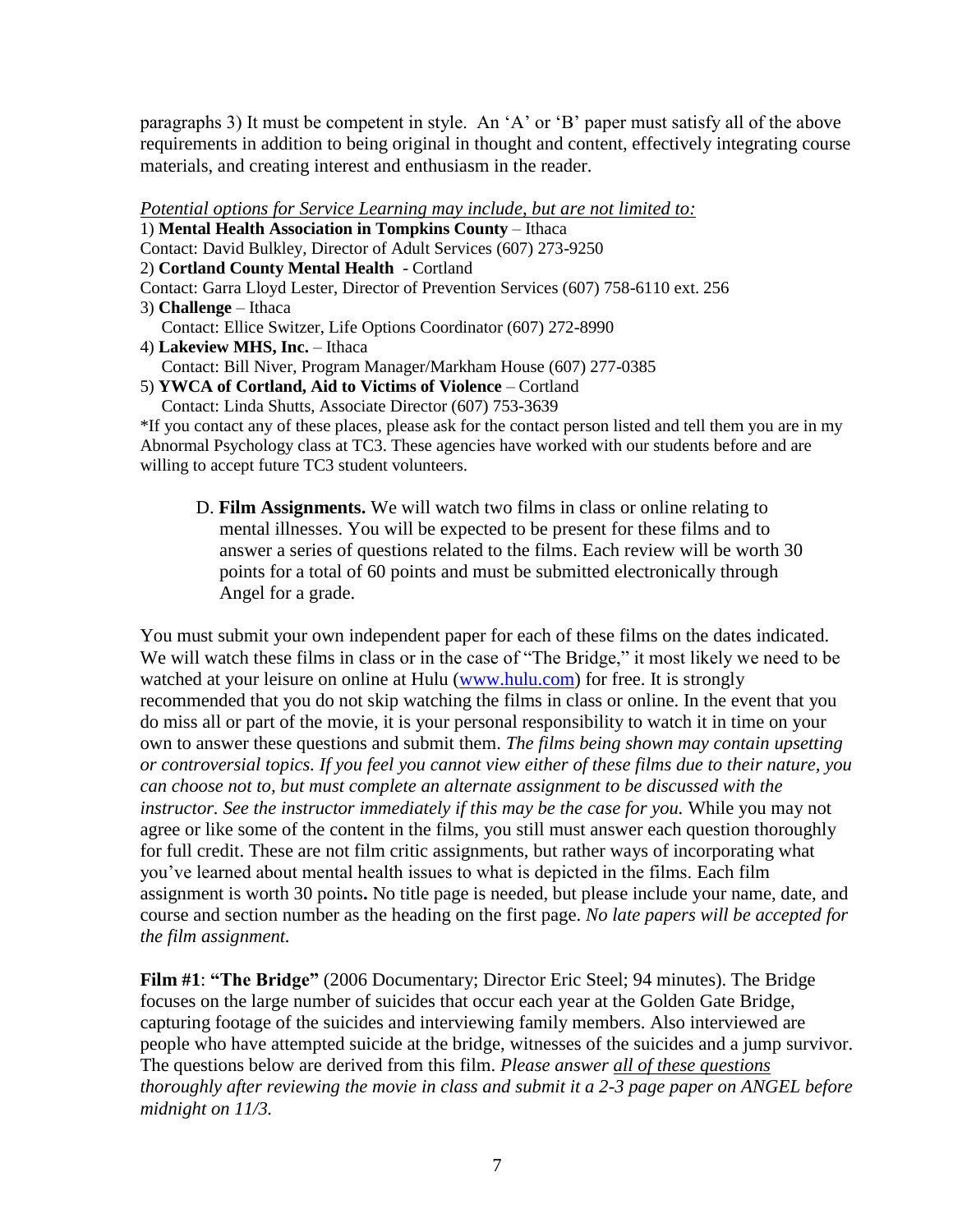1. Why do you think people are drawn to the Golden Gate Bridge to take their lives? 2. What did you learn about suicide and/or those who attempt or commit suicide after viewing this documentary? What preventative measures could be taken to help those who are suicidal?

3. The film follows stories of many individuals. Which story impacted you the most and why?

4. What message does the film have for those who may want to commit suicide? Their friends or family members? Mental health professionals? Society at-large?

**Film #2: "Girl, Interrupted"** (1999 Drama; Winona Ryder, Angelina Jolie; 2 hrs, 7 min). Based on Susanna Kaysen's best-selling memoir about her hospitalization during the 1960s. The questions below are derived from this film. *Please answer all of these questions thoroughly after reviewing the movie in class and submit it a 2-3 page paper on ANGEL before midnight on 12/8.*

1. Do you think that it"s useful to classify lifelong personality characteristics as psychological disorders? Why or why not?

2. Do you think that Susanna Kaysen (Winona Ryder) appeared to have Borderline Personality Disorder? Why or why not? Do you think that Lisa Rowe (Angelina Jolie) appeared to have Antisocial Personality Disorder? Why or why not?

3. Using scenes from this film, discuss the lines that separate normality from deviance, treatment from control, and friendship from betrayal.

4. Choose one character from this film and explain how you would work with her if you were her therapist.

F. **Extra Credit.** Extra credit can be earned be attending one or more activities hosted by the college or by other assignments, as deemed fit by me, which relate to the psychological concepts or theories of this course. *I will inform the class about which activities will count as extra credit opportunities.* These opportunities will generally be announced in class and/or posted on Angel. A one-page typed summary for each activity must be submitted electronically in Angel to receive 5 points. Be sure to include how it relates to the course. Extra credit points are for students in good standing (i.e. attending class regularly and have completed assignments). Additionally extra credit cannot change a failing grade to a passing grade**.** Please do not approach me at the end of the semester or after the semester asking to do *additional* extra credit to improve a poor grade. Do all the extra credit as it is assigned to avoid this mishap.

*\*\*Extra credit assignments MUST be submitted within 1 week of attending the college sponsored activity, and no later than the first day of the final exams week. A maximum of 15 points extra credit can be earned.\*\**

You must submit all written assignments by the due date on Angel (unless otherwise specified). Please submit each written assignment as an .rtf or word document file (i.e. .doc or .docx).If you use word processing or .wps documents, I cannot open your file. No hard copies or disks will be accepted.

Additionally, while there may be no specific points assigned for participation in this course, positive classroom participation is expected and strongly encouraged.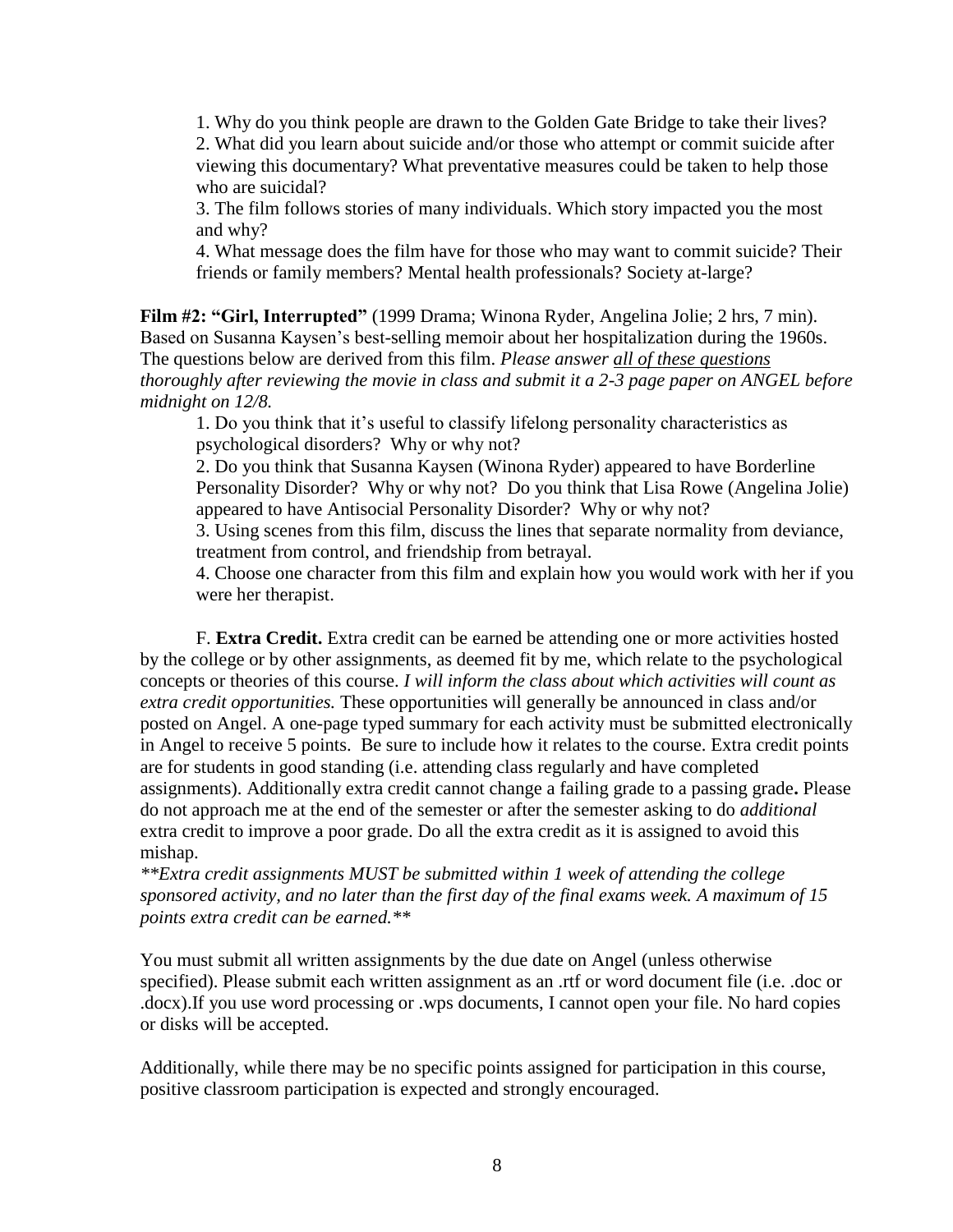| <b>Syllabus Quiz</b><br>Week 1<br>9/9<br>/10<br>Friday<br>Quiz 1: Ch. 1 & 2<br>Week 3<br>$9/21 - 9/25$<br>/25<br>Wed.-Sun.<br>Quiz 2: Ch. 3<br>$9/28 - 10/2$<br>Week 4<br>/25<br>Wed.-Sun.<br>Week 5<br>10/6<br>/15<br>Proposed<br>Thursday<br>topic/setting<br>Week 6<br>/25<br>Quiz 3: Ch. 4<br>$10/12 - 10/16$<br>Wed.-Sun.<br>Quiz 4: Ch. 5<br>10/26-10/30<br>Week 8<br>/25<br>Wed.-Sun.<br>Film #1 Review<br>Week 9<br>11/3<br>/30<br>Thursday<br>/25<br>Week 10<br>$11/9 - 11/13$<br>Quiz 5: Ch. 6<br>Wed.-Sun.<br>Week 11<br>/15<br>11/17<br>References/journal<br>Thursday<br>entry topics<br>Week 11<br>Quiz 6: Ch. 12<br>$11/16 - 11/20$<br>/25<br>Wed.-Sun.<br>Week $1\overline{3}$<br>12/1<br><b>Final Project</b><br>/100<br>Thursday<br>Quiz 7: Ch. 11<br>Week 13<br>11/30-12/4<br>/25<br>Wed.-Sun.<br>Film #2 Review<br>Week 14<br>/30<br>12/8 | <b>Assignment</b> | <b>Week</b> | <b>Due Dates</b> | <b>Points</b> |
|---------------------------------------------------------------------------------------------------------------------------------------------------------------------------------------------------------------------------------------------------------------------------------------------------------------------------------------------------------------------------------------------------------------------------------------------------------------------------------------------------------------------------------------------------------------------------------------------------------------------------------------------------------------------------------------------------------------------------------------------------------------------------------------------------------------------------------------------------------------|-------------------|-------------|------------------|---------------|
|                                                                                                                                                                                                                                                                                                                                                                                                                                                                                                                                                                                                                                                                                                                                                                                                                                                               |                   |             |                  |               |
|                                                                                                                                                                                                                                                                                                                                                                                                                                                                                                                                                                                                                                                                                                                                                                                                                                                               |                   |             |                  |               |
|                                                                                                                                                                                                                                                                                                                                                                                                                                                                                                                                                                                                                                                                                                                                                                                                                                                               |                   |             |                  |               |
|                                                                                                                                                                                                                                                                                                                                                                                                                                                                                                                                                                                                                                                                                                                                                                                                                                                               |                   |             |                  |               |
|                                                                                                                                                                                                                                                                                                                                                                                                                                                                                                                                                                                                                                                                                                                                                                                                                                                               |                   |             |                  |               |
|                                                                                                                                                                                                                                                                                                                                                                                                                                                                                                                                                                                                                                                                                                                                                                                                                                                               |                   |             |                  |               |
|                                                                                                                                                                                                                                                                                                                                                                                                                                                                                                                                                                                                                                                                                                                                                                                                                                                               |                   |             |                  |               |
|                                                                                                                                                                                                                                                                                                                                                                                                                                                                                                                                                                                                                                                                                                                                                                                                                                                               |                   |             |                  |               |
|                                                                                                                                                                                                                                                                                                                                                                                                                                                                                                                                                                                                                                                                                                                                                                                                                                                               |                   |             |                  |               |
|                                                                                                                                                                                                                                                                                                                                                                                                                                                                                                                                                                                                                                                                                                                                                                                                                                                               |                   |             |                  |               |
|                                                                                                                                                                                                                                                                                                                                                                                                                                                                                                                                                                                                                                                                                                                                                                                                                                                               |                   |             |                  |               |
|                                                                                                                                                                                                                                                                                                                                                                                                                                                                                                                                                                                                                                                                                                                                                                                                                                                               |                   |             |                  |               |
|                                                                                                                                                                                                                                                                                                                                                                                                                                                                                                                                                                                                                                                                                                                                                                                                                                                               |                   |             |                  |               |
|                                                                                                                                                                                                                                                                                                                                                                                                                                                                                                                                                                                                                                                                                                                                                                                                                                                               |                   |             |                  |               |
|                                                                                                                                                                                                                                                                                                                                                                                                                                                                                                                                                                                                                                                                                                                                                                                                                                                               |                   |             |                  |               |
|                                                                                                                                                                                                                                                                                                                                                                                                                                                                                                                                                                                                                                                                                                                                                                                                                                                               |                   |             |                  |               |
|                                                                                                                                                                                                                                                                                                                                                                                                                                                                                                                                                                                                                                                                                                                                                                                                                                                               |                   |             |                  |               |
|                                                                                                                                                                                                                                                                                                                                                                                                                                                                                                                                                                                                                                                                                                                                                                                                                                                               |                   |             |                  |               |
|                                                                                                                                                                                                                                                                                                                                                                                                                                                                                                                                                                                                                                                                                                                                                                                                                                                               |                   |             |                  |               |
|                                                                                                                                                                                                                                                                                                                                                                                                                                                                                                                                                                                                                                                                                                                                                                                                                                                               |                   |             |                  |               |
|                                                                                                                                                                                                                                                                                                                                                                                                                                                                                                                                                                                                                                                                                                                                                                                                                                                               |                   |             |                  |               |
|                                                                                                                                                                                                                                                                                                                                                                                                                                                                                                                                                                                                                                                                                                                                                                                                                                                               |                   |             |                  |               |
|                                                                                                                                                                                                                                                                                                                                                                                                                                                                                                                                                                                                                                                                                                                                                                                                                                                               |                   |             |                  |               |
|                                                                                                                                                                                                                                                                                                                                                                                                                                                                                                                                                                                                                                                                                                                                                                                                                                                               |                   |             |                  |               |
|                                                                                                                                                                                                                                                                                                                                                                                                                                                                                                                                                                                                                                                                                                                                                                                                                                                               |                   |             |                  |               |
|                                                                                                                                                                                                                                                                                                                                                                                                                                                                                                                                                                                                                                                                                                                                                                                                                                                               |                   |             | Thursday         |               |
| Quiz 8: Ch. 8<br>Week 14<br>/25<br>$12/7 - 12/11$                                                                                                                                                                                                                                                                                                                                                                                                                                                                                                                                                                                                                                                                                                                                                                                                             |                   |             |                  |               |
| Wed.-Sun.                                                                                                                                                                                                                                                                                                                                                                                                                                                                                                                                                                                                                                                                                                                                                                                                                                                     |                   |             |                  |               |
| <b>Extra Credit</b><br>Week 14<br>/15<br>12/11                                                                                                                                                                                                                                                                                                                                                                                                                                                                                                                                                                                                                                                                                                                                                                                                                |                   |             |                  |               |
| Sunday<br>(optional)                                                                                                                                                                                                                                                                                                                                                                                                                                                                                                                                                                                                                                                                                                                                                                                                                                          |                   |             |                  |               |
| <b>Final Exam</b><br><b>Finals Week</b><br><b>TBA</b><br>/100                                                                                                                                                                                                                                                                                                                                                                                                                                                                                                                                                                                                                                                                                                                                                                                                 |                   |             |                  |               |

# **Tentative Quiz & Project Deadlines**

**Total for all grades (excluding extra credit) \_\_\_\_\_\_/475=\_\_\_\_\_\_\_ (Final Grade)**

**Final grades will be based on the following equivalents:**

|           | 90-100   |
|-----------|----------|
| 413-426   | 87-89    |
| 380-412   | 80-86    |
| 365-379   | 77-79    |
| 332-364   | 70-76    |
| 285-331   | 60-69    |
| $0 - 284$ | $0 - 59$ |
|           | 427-475  |

## **TENTATIVE LECTURE SCHEDULE**

|              | (subject to change due to time constraints/inclement weather/lecture planning issues) |              |
|--------------|---------------------------------------------------------------------------------------|--------------|
| WEEK CHAPTED | $T\Omega T$                                                                           | <b>DATEC</b> |

**WEEK CHAPTER TOPIC DATES**<br>Week 1: Introduction to class & syllabus review (9/6-9/9) Week 1: Introduction to class  $&$  syllabus review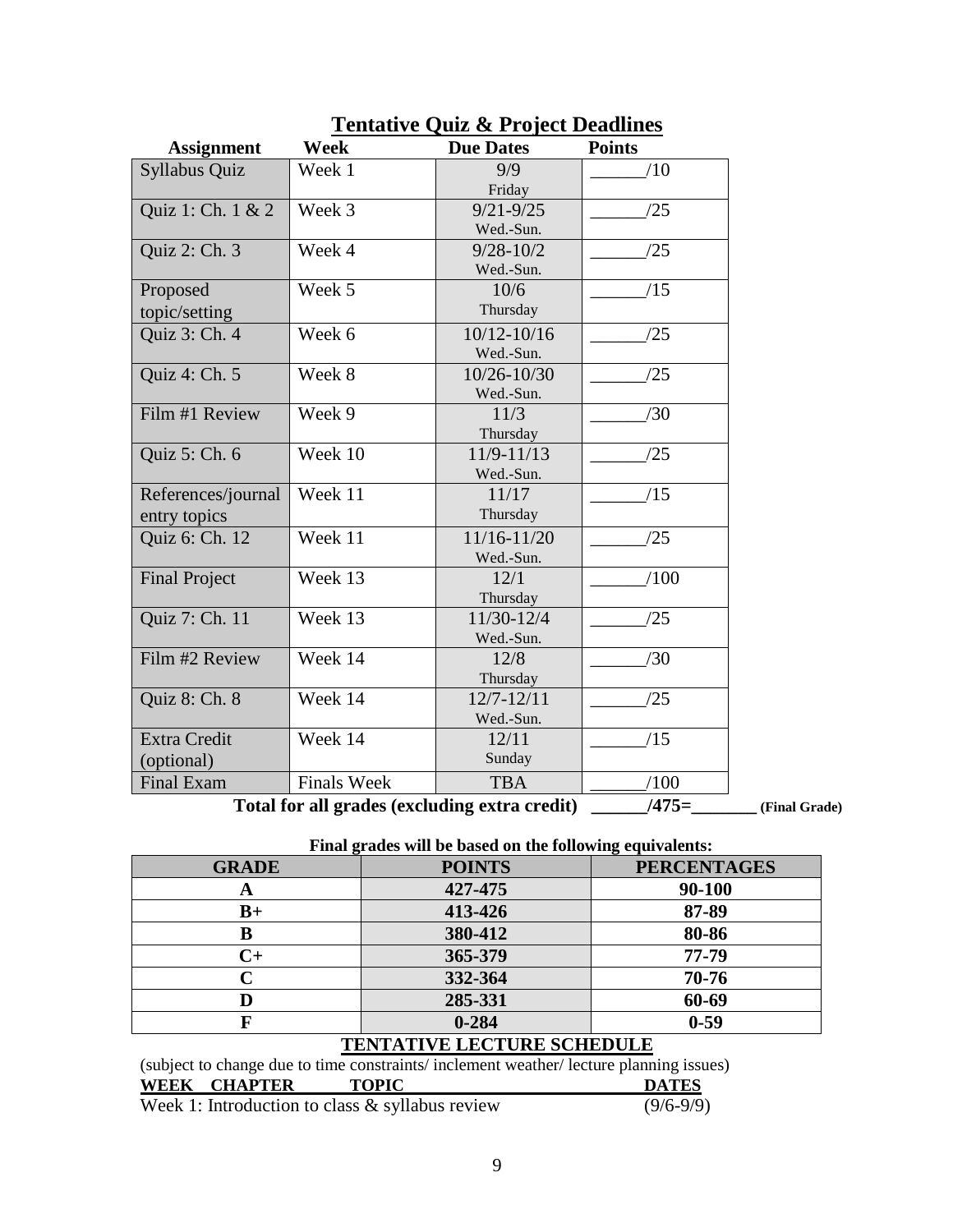| Chapter 1 – Abnormal Behavior in Historical Context                                     |                   |
|-----------------------------------------------------------------------------------------|-------------------|
| Syllabus Quiz Due                                                                       |                   |
| Week 2: Chapter $2 - An$ Integrative Approach to Psychopathology (9/12-9/16)            |                   |
| Week $3$ : Chapter $3$ – Clinical Assessment and Diagnosis                              | $(9/19-9/23)$     |
| Quiz 1 Due                                                                              |                   |
| Week 4: Chapter 4 - Anxiety Disorders                                                   | $(9/26 - 9/30)$   |
| Quiz 2 Due                                                                              |                   |
| Week 5: Chapter 5 – Somatoform and Dissociative Disorders                               | $(10/3-10/6)$     |
| Proposed topic/setting Due                                                              |                   |
| <b>FALL BREAK - NO CLASSES</b>                                                          | $(10/7 - 10/11)$  |
| Week 6: Chapter 6 – Mood Disorders and Suicide                                          | $(10/12 - 10/14)$ |
| Quiz 3 Due                                                                              |                   |
| Week 7: Chapter 6 - Mood Disorders and Suicide                                          | $(10/17-10/21)$   |
| Week 8: Film #1: "The Bridge"                                                           | $(10/24 - 10/28)$ |
| Quiz 4 Due                                                                              |                   |
| I will be away at a conference this week. Watch the film for free on www.hulu.com if we |                   |
| don't have time to watch it in class.                                                   |                   |
| Week 9: Chapter 12 – Schizophrenia and Other Psychotic Disorders (10/31-11/4)           |                   |
| Film #1 Review Due                                                                      |                   |
| Week 10: Chapter 11 - Personality Disorders                                             | $(11/7-11/11)$    |
| Quiz 5 Due                                                                              |                   |
| <b>REGISTRATION DAY - NO DAY CLASSES</b>                                                | (11/10)           |
| Week 11: Chapter 11 – Personality Disorders                                             | $(11/14 - 11/18)$ |
| Quiz 6 & References/Journal Entry Topics Due                                            |                   |
| Week 12: Chapter 8 – Eating and Sleep Disorders                                         | (11/22)           |
| <b>THANKSGIVING BREAK - NO CLASSES</b>                                                  | $(11/23-11/26)$   |
| Week 13: Chapter 8 - Eating and Sleep Disorders                                         | $(11/28-12/2)$    |
| Film #2: "Girl, Interrupted"                                                            |                   |
| Quiz 7 & Final Project Due                                                              |                   |
| Week 14: Film #2: "Girl, Interrupted"                                                   | $(12/5 - 12/9)$   |
| Quiz 8 & Film #2 Review Due                                                             |                   |
| Final Exam Week (12/12-12/16)                                                           |                   |

## VI. **INSTRUCTIONAL FORMAT:**

The class format will consist of a variety of methods, which may include but are not limited to the following: lecture, PowerPoint presentations, classroom discussions, activities, educational videos, movies, and other audio-visual aides. Relevant classroom participation is encouraged. PowerPoint slides can be found on my website at www.ambergilewski.com.

## VII. **ACCOMMODATION POLICY:**

It is the College"s policy to provide, on an individual basis, reasonable accommodations to students with disabilities that may affect their ability to fully participate in program or course activities, or to meet course requirements. Students with disabilities should contact Carolyn Boone, Coordinator of Access and Equity Services at (607) 844-8222 (ext. 4283) or boonec@tc3.edu to discuss their particular need for accommodations. *If you do have an accommodation, it is your responsibility to make sure to give me the appropriate paperwork at*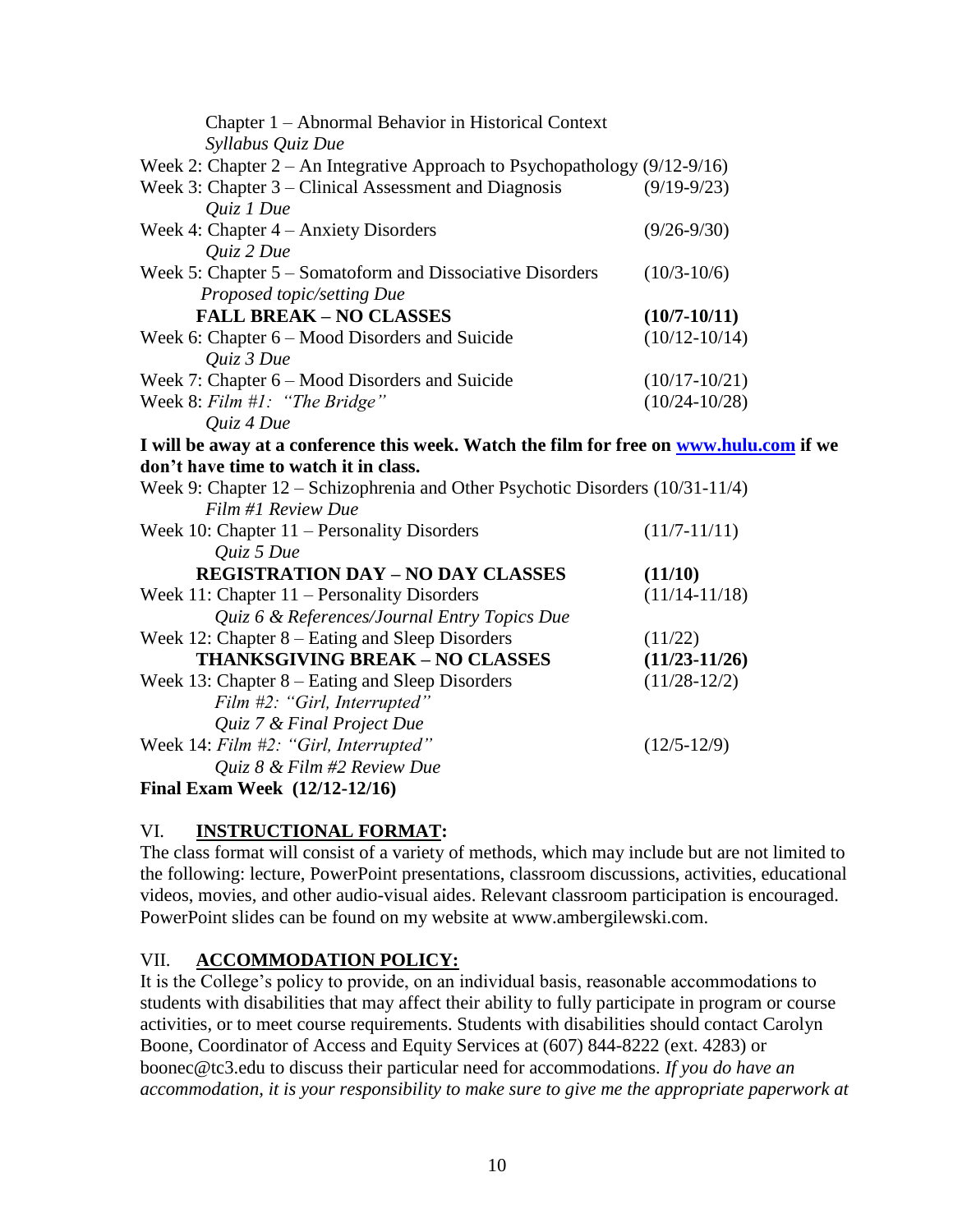*the beginning of the semester or as soon as possible thereafter obtaining the paperwork so that I can make the appropriate adjustments for you.*

## VII. **COURSE POLICIES:**

- A. Please remember that your grade in this class is earned by you, not given by the instructor. You have many opportunities to learn the material and demonstrate what you have learned. I will do whatever I can to help you learn and aid you in this process. You also have the opportunity for extra credit as well to help your final grade.
- B. This course has a rigorous schedule and high expectations. You are expected to adhere to these guidelines and to put your best effort forward. If you are unable to do so and find the structure of the course does not fit your learning style or needs, than it is your responsibility to either get help to aid in your learning, find another course that better suits your needs, or to withdraw from the course in a timely manner.
- C. Academic Code of Conduct & Misconduct Policy. You know what that is. It's cheating. No form of it will be tolerated. Any suspected incidents of academic misconduct such as cheating on tests or plagiarism will be reported and sanctioned (punished) appropriately. To avoid a problem, keep your answer sheets covered and your eyes on your own desk during the final exam. For written assignments each student is expected to present his or her own work, and give credit where credit is due by using appropriate APA referencing and citations. You are also expected to do all of your own work in the online assignments for this class as well. For a more detailed description of the student code of conduct, potential sanctions for violating this code, and the appeal process, please refer to the College Catalog.
- D. School closing In the event that school is officially closed or class is cancelled for any reason, be prepared to make-up all missed work. If school is closed during the final exam day, be prepared to take the exam at the next regularly scheduled class meeting. Online quizzes were designed so that students can take their quizzes at any time, from anywhere given the assigned date deadlines.
- E. Please come to class on time. Students who enter late are distracting to the learning environment. If you miss class you are still responsible for any work covered in class, assigned, or due. *Find someone now who can give you missed notes and assignments if need be.*
- F. Out of respect for the classroom environment as well as to your fellow classmates, cell phone use will not be tolerated in class. Please turn off your cell phones or put them in silent/vibrate mode while in the classroom. Please refrain from text-messaging as well, as it is distracting and disrespectful. If you are expecting a call or have a pressing issue to attend to, please let me know prior to class and quietly leave the room as needed.
- G. As your instructor, I am here to help your learning of psychology be an enjoyable and rewarding experience. Be aware though, while I am here to assist you in any way possible in the learning process, there are boundaries to our relationship. Dual relationships are discouraged in the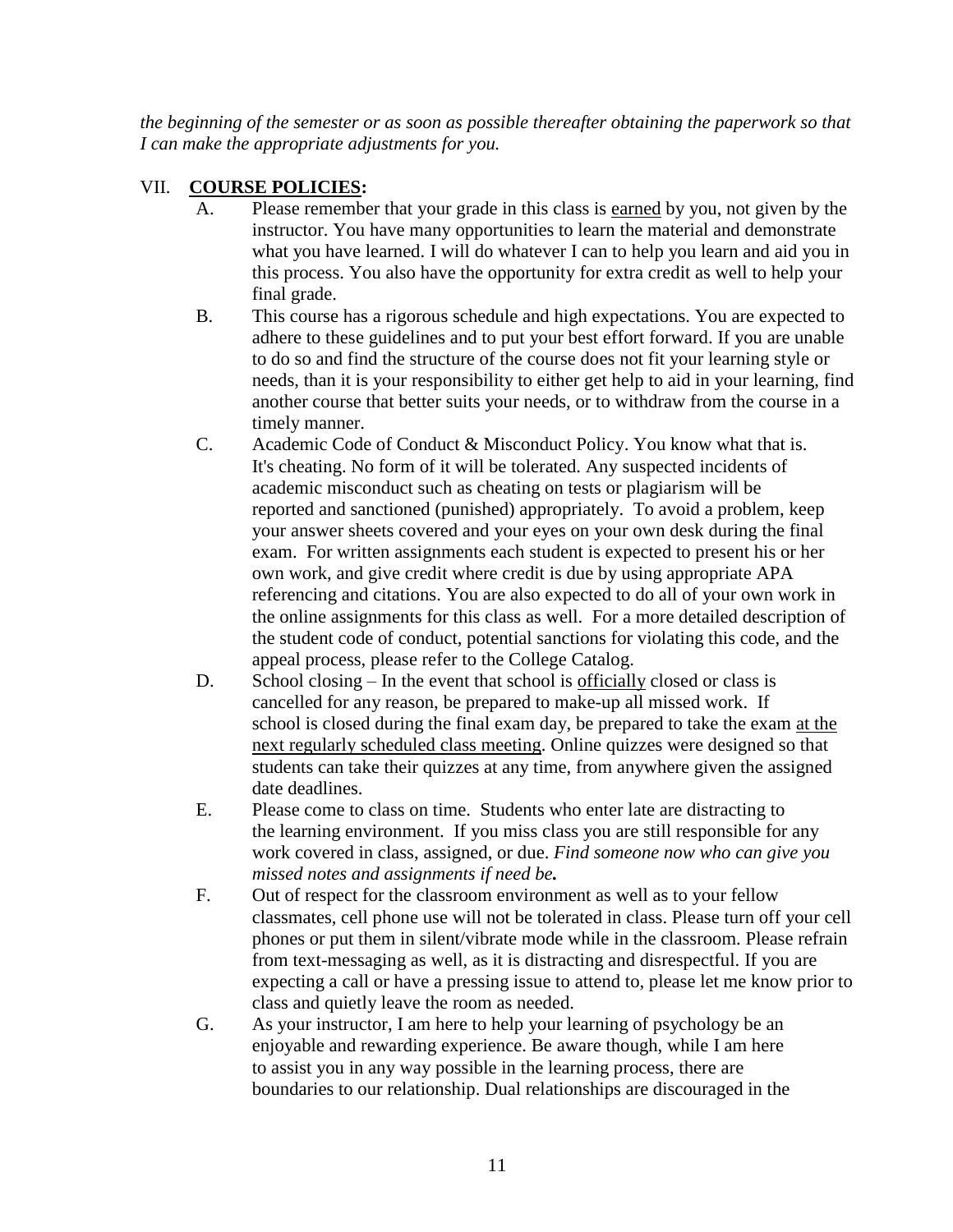field of psychology and can present a conflict of interest. Therefore, I cannot serve as your therapist or "best friend." Please see me if you have any questions regarding this.

- H. Classroom Civility: Psychology in general, and the study of behavior and mental processes, often deals with sensitive and controversial topics. "While learning in this class we will be exposed to ideas with which we disagree and which we may very well find offensive. It is essential that behavior remains courteous, reasoned, and civil at all times. Tolerance and the exchange of ideas are an essential part of academic life." (Source: Course Outline for SOC 206, fall 2003, N. Carolina State with Dr. Robert Stone.)
- I. If you are a Social Science major you need a minimum grade of C in this course in order to take the required Capstone course in your last semester.
- J. In the event of an extended school closing e.g., flu pandemic, all students must: 1) continue to follow the reading assignment schedule and 2) regularly check their TC3 e-mail and/or Angel for messages from me. By doing this we can continue to make progress in the course. Since most of the work in this class will be done or submitted on Angel, you should be able to keep up with the class during any emergencies that prevent us from being together on campus.

# **ACCESS INSTRUCTIONS FOR ANGEL FOR WEB-ENHANCED/ONLINE**

**COURSES:** In order for students to access their online course content (on Angel) they **MUST FIRST** sign on to their myTC3 account.

# **If a student knows their** *myTC3* **ID.**

- 1. They should go to [http://portal.tc3.edu.](http://www.mail.sunytccc.edu/owa/redir.aspx?C=6fb060756eb94a64a11b0a7e013a7be1&URL=http%3a%2f%2fportal.tc3.edu)
- 2. Click on the big "Sign in" button and enter their credentials
- 3. Click on the myWeb Courses tab

# **If a student does NOT know their** *myTC3* **ID.**

- 1. If they are a new student they should contact Technology Learning and Support **Services** 
	- a. 607-844-8211, x4550
	- b. [TechSupport@tc3.edu](http://www.mail.sunytccc.edu/owa/redir.aspx?C=6fb060756eb94a64a11b0a7e013a7be1&URL=mailto%3aTechSupport%40tc3.edu)
	- c. Room 258
	- d. Hours: 8:00 to 5:00 (evening hours will be established once student workers have been hired.)
- 2. If they are a returning student:
	- a. Go to [http://portal.tc3.edu](http://www.mail.sunytccc.edu/owa/redir.aspx?C=6fb060756eb94a64a11b0a7e013a7be1&URL=http%3a%2f%2fportal.tc3.edu)
	- b. Click on the *myInfo* tab
	- c. Sign in using their *myInfo* ID and password from last year.
	- i. If they do not know their ID: contact Technology Learning and Support Services
	- ii. If they do not know their password click on the password assistance links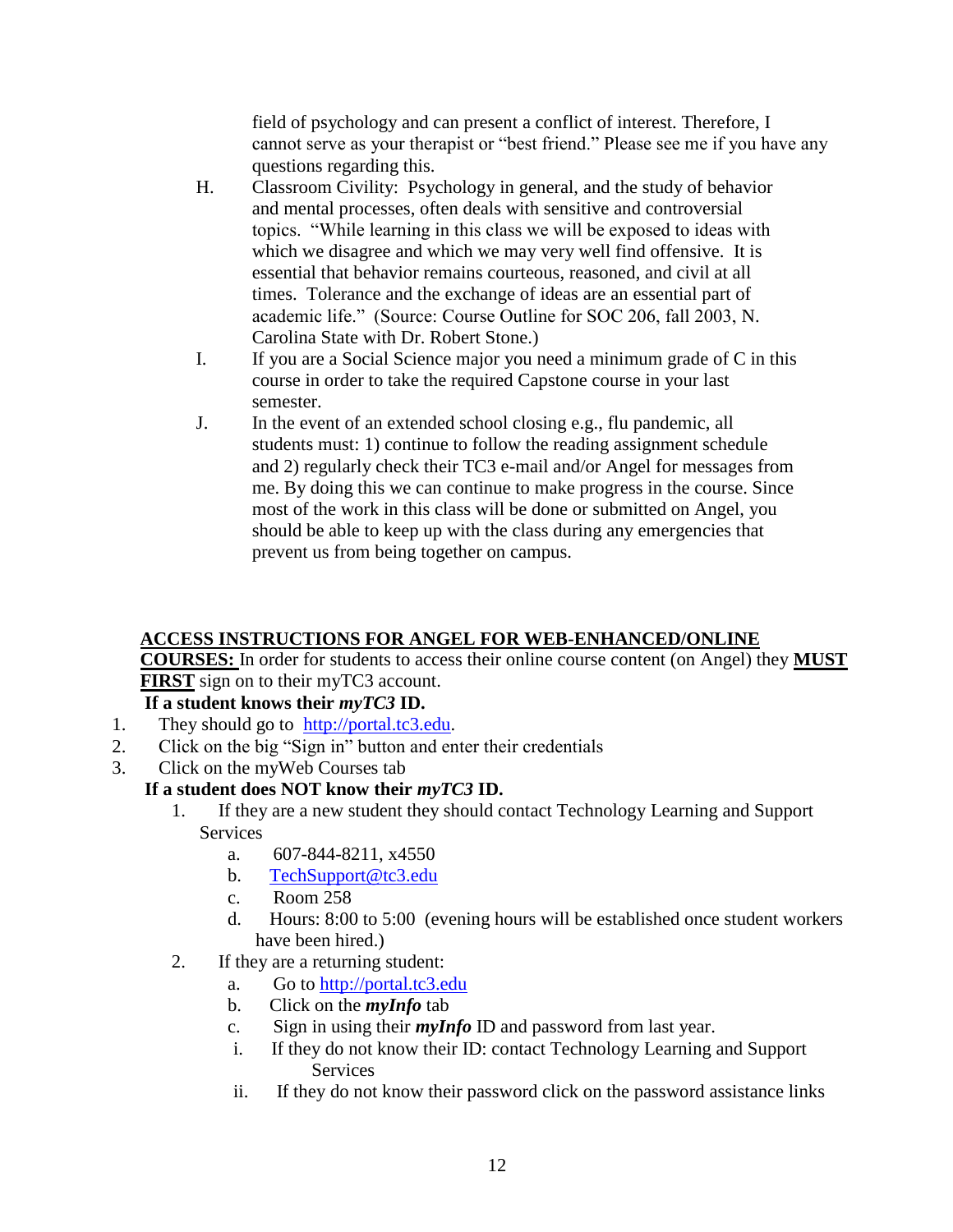- d. Once signed in, click on the "*myTC3* account" link (near the bottom of the column on the left side of the page.)
- e. Print the page containing their *myTC3* ID, initial password and instructions for signing in to their *myTC3* account.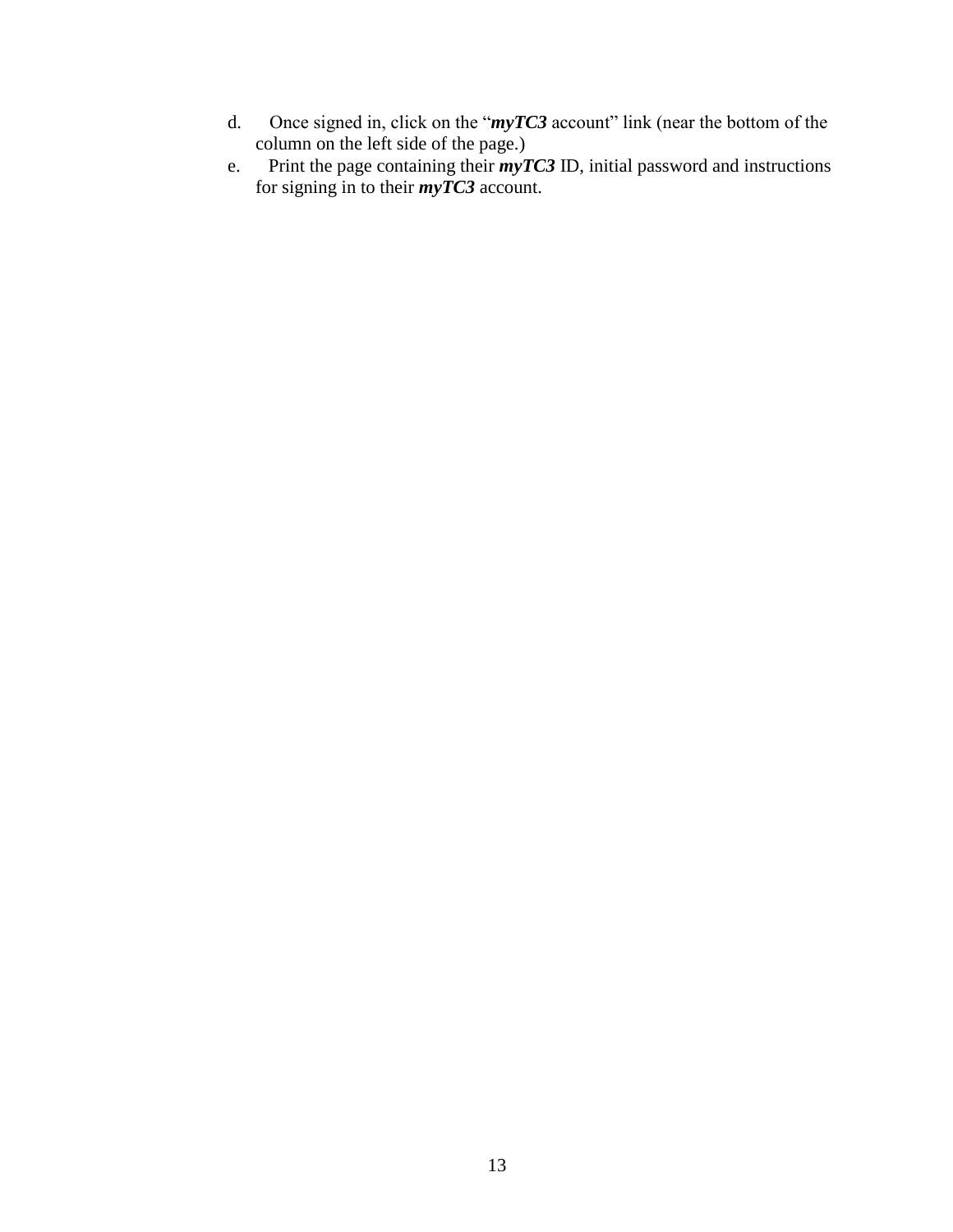## **TOMPKINS CORTLAND COMMUNITY COLLEGE SERVICE LEARNING STUDENT AND AGENCY AGREEMENT for AMBER GILEWSKI'S PSYC 209 ABNORMAL PSYCHOLOGY COURSE**

Purpose of Agreement: It is important for you to have a clear sense of what you would like to accomplish and learn through your service work. This agreement is designed to bring you and your site supervisor together to record clear service and learning goals. Your supervisor may expect you to fill out additional forms that his/her respective agency requires. **(Due 10/6/11)** 

Student Information **Student Name**

**Course** 

Agency Information **Agency Name**

**Agency Mailing Address**

**Name of Supervisor or Volunteer Coordinator**

**Starting Date of Service**

**Ending Date of Service** (if undetermined, write "unknown" otherwise ending date will be near end of term)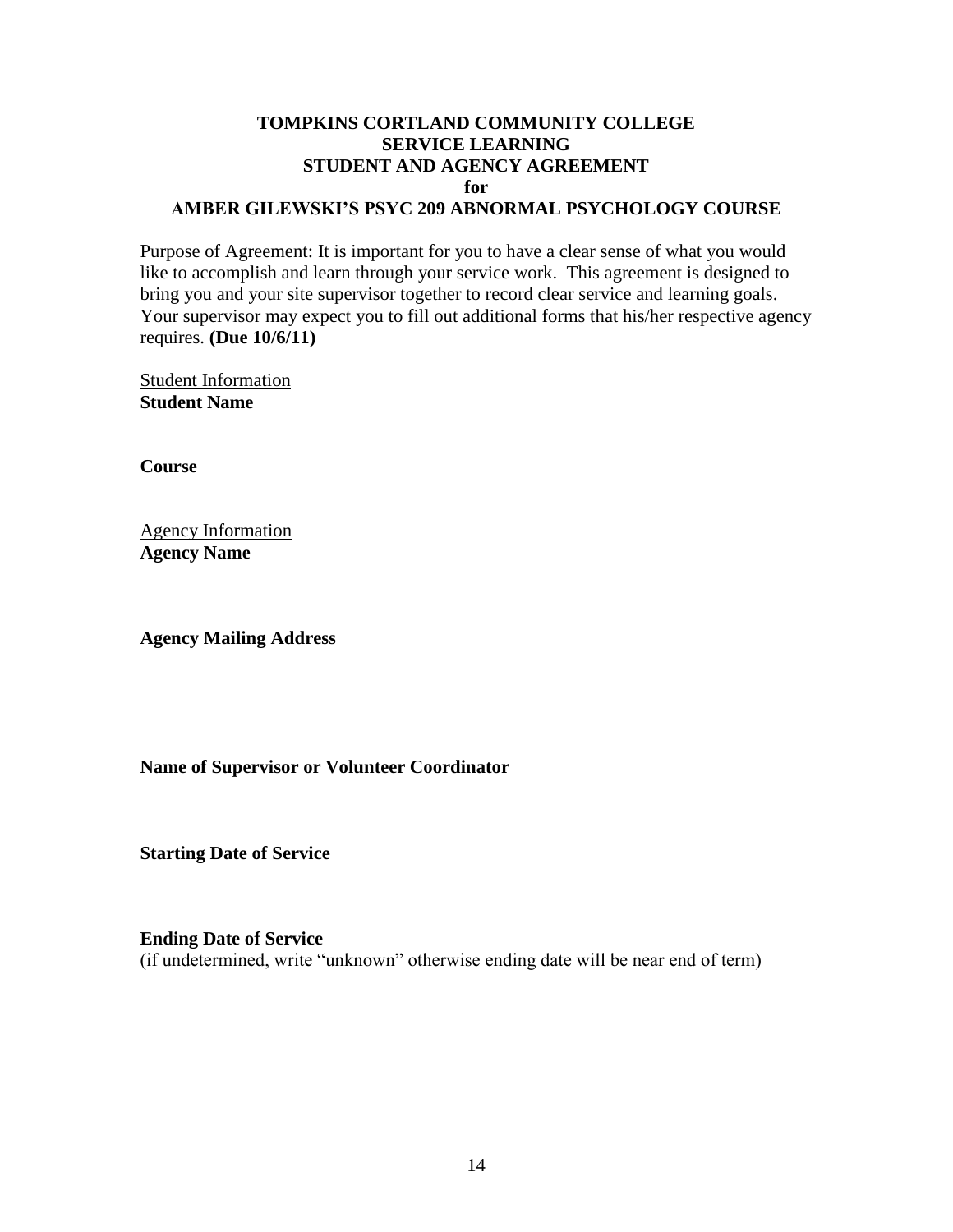To be completed by agency supervisor:

**Please describe the expectations and requirements of this service project.**

**Identify skills students may learn and need to use to complete service project.**

To be completed by student: **Identify the skills you believe you can bring to this agency.**

**Briefly describe what you hope to gain and learn from participating in this service project.**